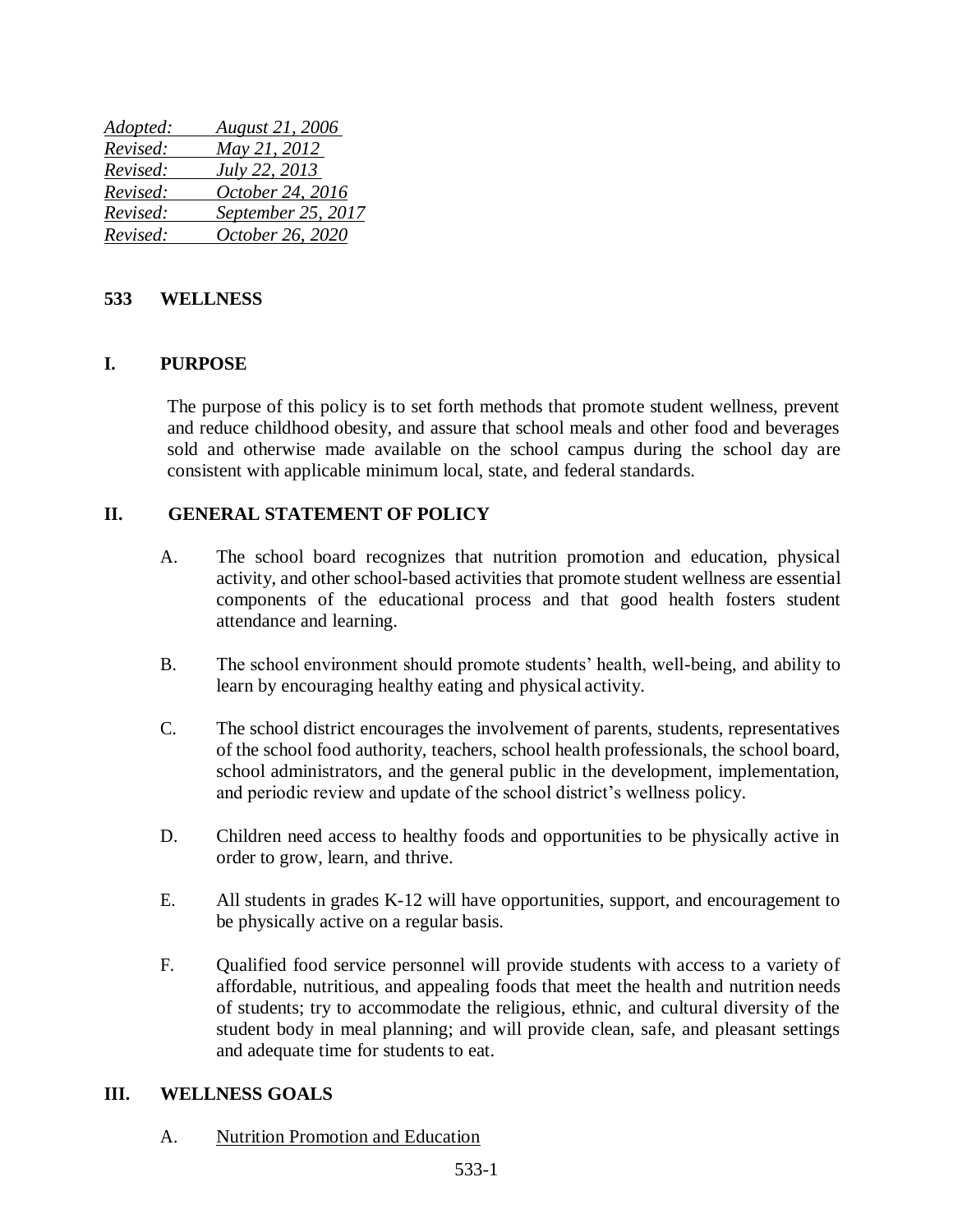- 1. The school district will encourage and support healthy eating by students and engage in nutrition promotion that is:
	- a. offered as part of a comprehensive program designed to provide students with the knowledge and skills necessary to promote and protect their health;
	- b. part of health education classes, as well as classroom instruction in subjects such as math, science, language arts, social sciences, and elective subjects, where appropriate; and
	- c. enjoyable, developmentally appropriate, culturally relevant, and includes participatory activities, such as contests, promotions, taste testing, and field trips.
- 2. The school district will encourage all students to make age appropriate, healthy selections of foods and beverages, including those sold individually outside the reimbursable school meal programs, such as through a la carte/snack lines, vending machines, fundraising events, concession stands, and student stores.

# B. Physical Activity

- 1. Students need opportunities for physical activity and to fully embrace regular physical activity as a personal behavior. Toward that end, health and physical education will reinforce the knowledge and self-management skills needed to maintain a healthy lifestyle and reduce sedentary activities, such as watching television;
- 2. Opportunities for physical activity will be incorporated into other subject lessons, where appropriate; and
- 3. Classroom teachers will provide short physical activity breaks between lessons or classes, as appropriate.

## C. Communications with Parents

- 1. The school district recognizes that parents and guardians have a primary role in promoting their children's health and well-being.
- 2. The school district will support parents' efforts to provide a healthy diet and daily physical activity for their children.
- 3. The school district encourages parents to pack healthy lunches and snacks and refrain from including beverages and foods without nutritional value.
- 4. The school district will provide information about physical education and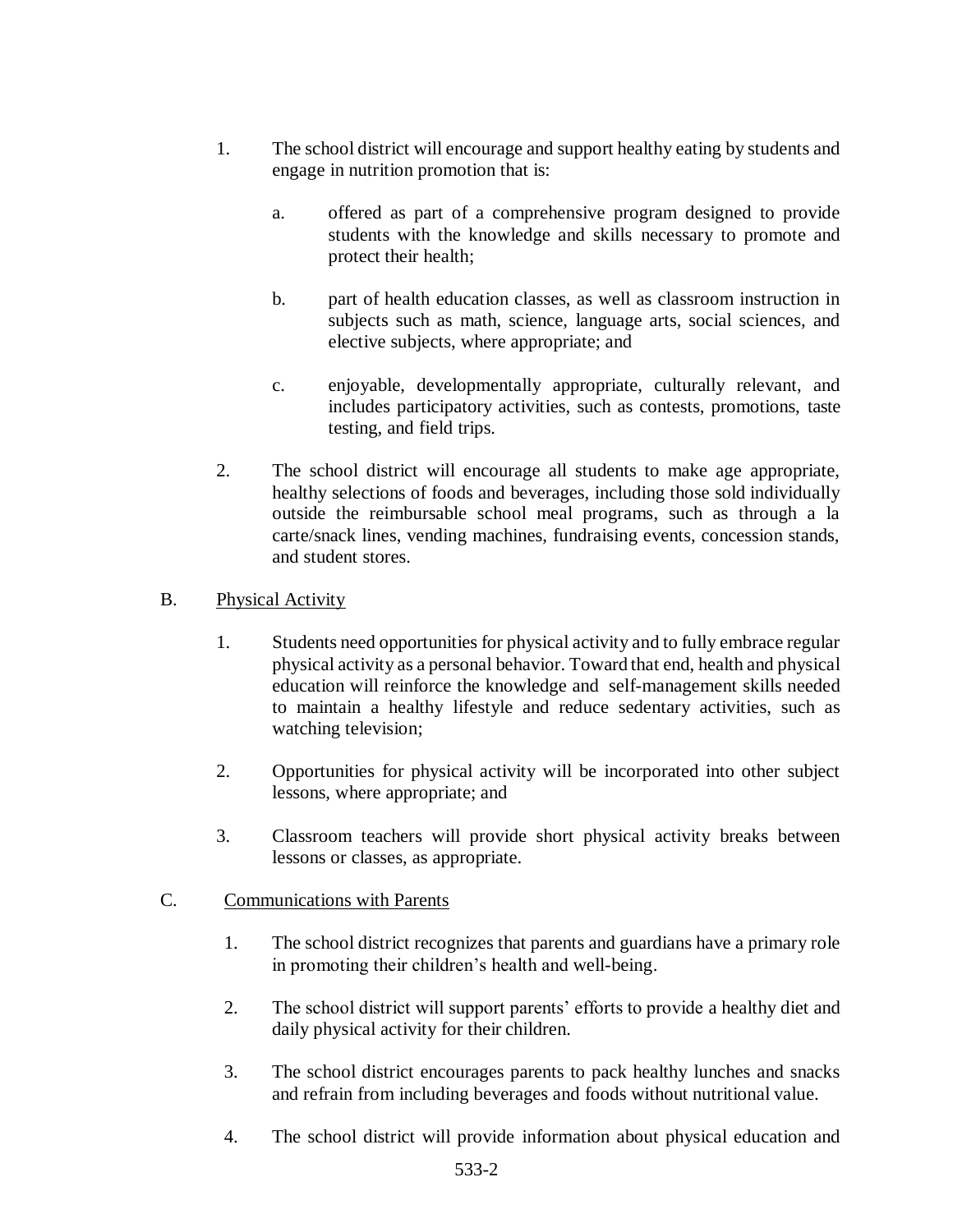other school-based physical activity opportunities and will support parents' efforts to provide their children with opportunities to be physically active outside ofschool.

### **IV. STANDARDS AND NUTRITION GUIDELINES**

### A. School Meals

- 1. The school district will provide healthy and safe school meal programs that comply with all applicable federal, state, and local laws, rules, and regulations.
- 2. Food service personnel will provide students with access to a variety of affordable, nutritious, and appealing foods that meet the health and nutrition needs of students.
- 3. Food service personnel will try to accommodate the religious, ethnic, and cultural diversity of the student body in meal planning.
- 4. Food service personnel will provide clean, safe, and pleasant settings and adequate time for students to eat.
- 5. Food service personnel will take every measure to ensure that student access to foods and beverages meets or exceeds all applicable federal, state, and local laws, rules, and regulations and that reimbursable school meals meet USDA nutrition standards.
- 6. Food service personnel shall adhere to all applicable federal, state, and local food safety and security guidelines.
- 7. The school district will make every effort to eliminate any social stigma attached to, and prevent the overt identification of, students who are eligible for free and reduced-price school meals.
- 8. The school district will provide students access to hand washing or hand sanitizing before they eat meals or snacks.
- 9. The school district will make every effort to provide students with sufficient time to eat after sitting down for school meals and will schedule meal periods at appropriate times during the school day.
- 10. The school district will discourage tutoring, club, or organizational meetings or activities during mealtimes unless students may eat during such activities.

### B. School Food Service Program/Personnel

1. The school district shall designate an appropriate person to be responsible for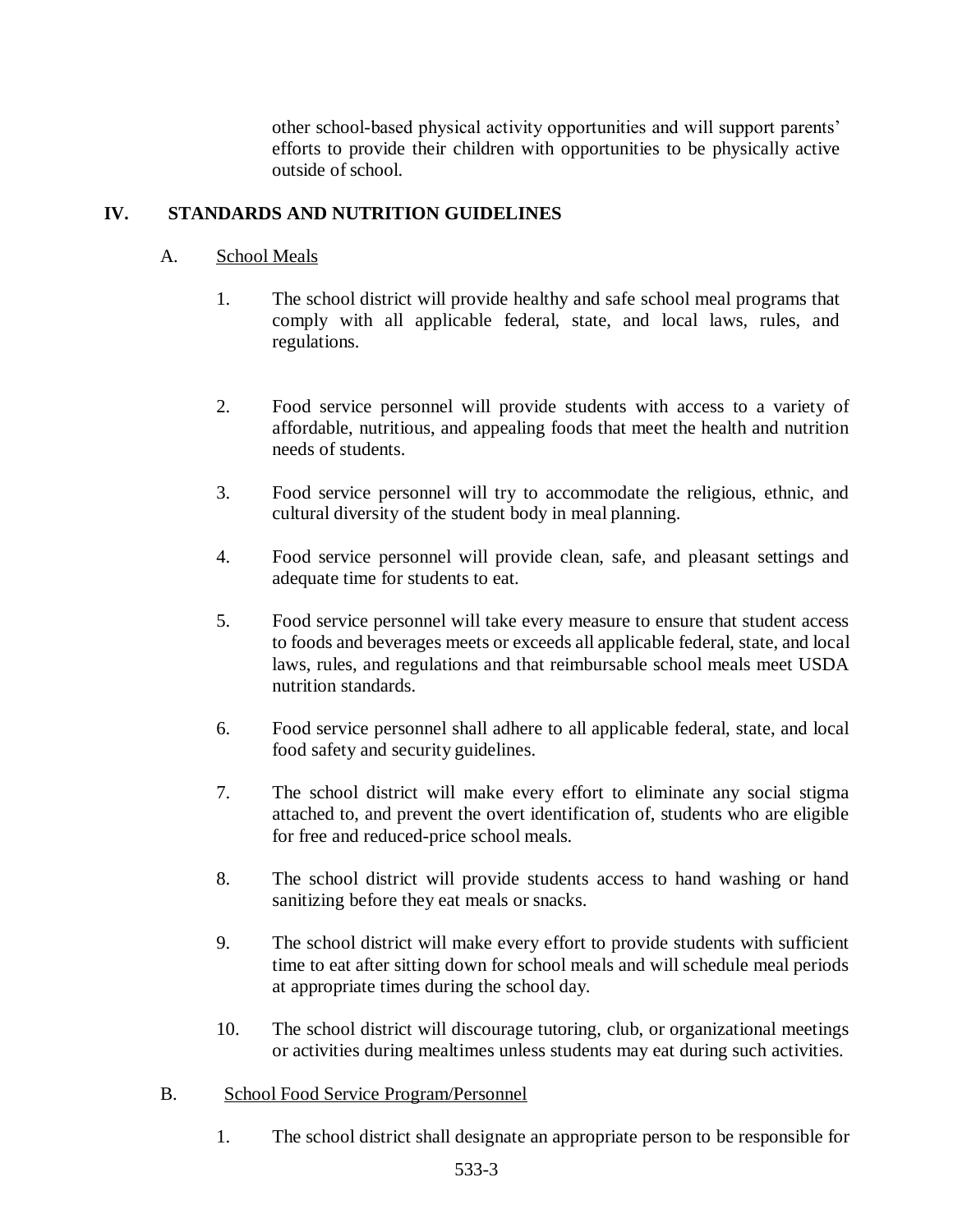the school district's food service program, whose duties shall include the creation of nutrition guidelines and procedures for the selection of foods and beverages made available on campus to ensure food and beverage choices are consistent with current USDA guidelines.

2. As part of the school district's responsibility to operate a food service program, the school district will provide continuing professional development for all food service personnel in schools.

### C. Competitive Foods and Beverages

- 1. All foods and beverages sold on school grounds to students, outside of reimbursable meals, are considered "competitive foods." Competitive foods include items sold a la carte in the cafeteria, from vending machines, school stores, and for in-school fundraisers.
- 2. All competitive foods will meet the USDA Smart Snacks in School (Smart Snacks) nutrition standards and any applicable state nutrition standards, at a minimum. Smart Snacks aim to improve student health and well-being, increase consumption of healthful foods during the school day, and create an environment that reinforces the development of healthy eating habits.
- 3. Before and Aftercare (child care) programs must also comply with the school district's nutrition standards unless they are reimbursable under USDA school meals program, in which case they must comply with all applicable USDA standards.

#### D. Other Foods and Beverages Made Available to Students

- 1. Student wellness will be a consideration for all foods offered, but not sold, to students on the school campus, including those foods provided through:
	- a. Celebrations and parties. The school district will provide a list of healthy party ideas to parents and teachers, including non-food celebration ideas.
	- b. Classroom snacks brought by parents. The school district will provide to parents a list of suggested foods and beverages that meet Smart Snacks nutrition standards.
- 2. Rewards and incentives. Schools will not use foods or beverages as rewards for academic performance or good behavior (unless this practice is allowed by a student's individual education plan or behavior intervention plan) and will not withhold food or beverages as punishment.
- 3. Fundraising. The school district will make available to parents and teachers a list of suggested healthy fundraising ideas.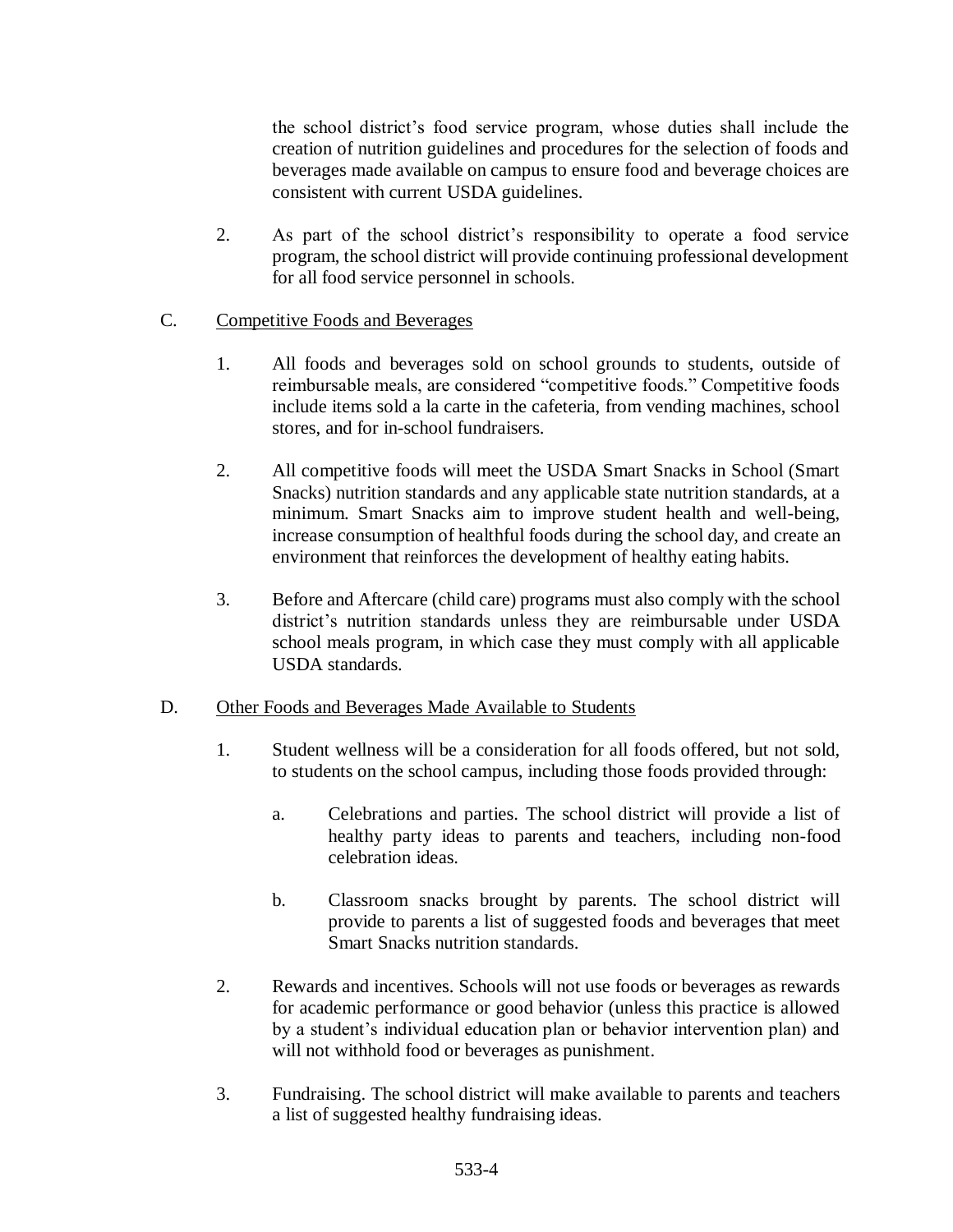# E. Food and Beverage Marketing in Schools

- 1. School-based marketing will be consistent with nutrition education and health promotion.
- 2. Schools will restrict food and beverages marketing to the promotion of only those foods and beverages that meet the Smart Snacks nutrition standards.

# **V. WELLNESS LEADERSHIP AND COMMUNITY INVOLVEMENT**

# A. Wellness Coordinator

- 1. The superintendent will designate a school district official to oversee the school district's wellness-related activities (Wellness Coordinator). The Wellness Coordinator will ensure that each school implements the policy.
- 2. The principal of each school, or a designated school official, will ensure compliance within the school and will report to the Wellness Coordinator regarding compliance matters upon request.

# B. Public Involvement

- 1. The Wellness Coordinator will permit parents, students, representatives of the school food authority, teachers of physical education, school health professionals, the school board, school administrators, and the general public to participate in the development, implementation, and periodic review and update of the wellness policy.
- 2. The Wellness Coordinator will hold meetings, from time to time, for the purpose of discussing the development, implementation, and periodic review and update of the wellness policy. All meeting dates and times will be posted on the school district's website and will be open to the public.

# **VI. POLICY IMPLEMENTATION AND MONITORING**

## A. Implementation and Publication

- 1. After approval by the school board, the wellness policy will be implemented throughout the school district.
- 2. The school district will post its wellness policy on its website, to the extent it maintains a website.

## B. Annual Reporting

The Wellness Coordinator will annually inform the public about the content and implementation of the wellness policy and make the policy and any updates to the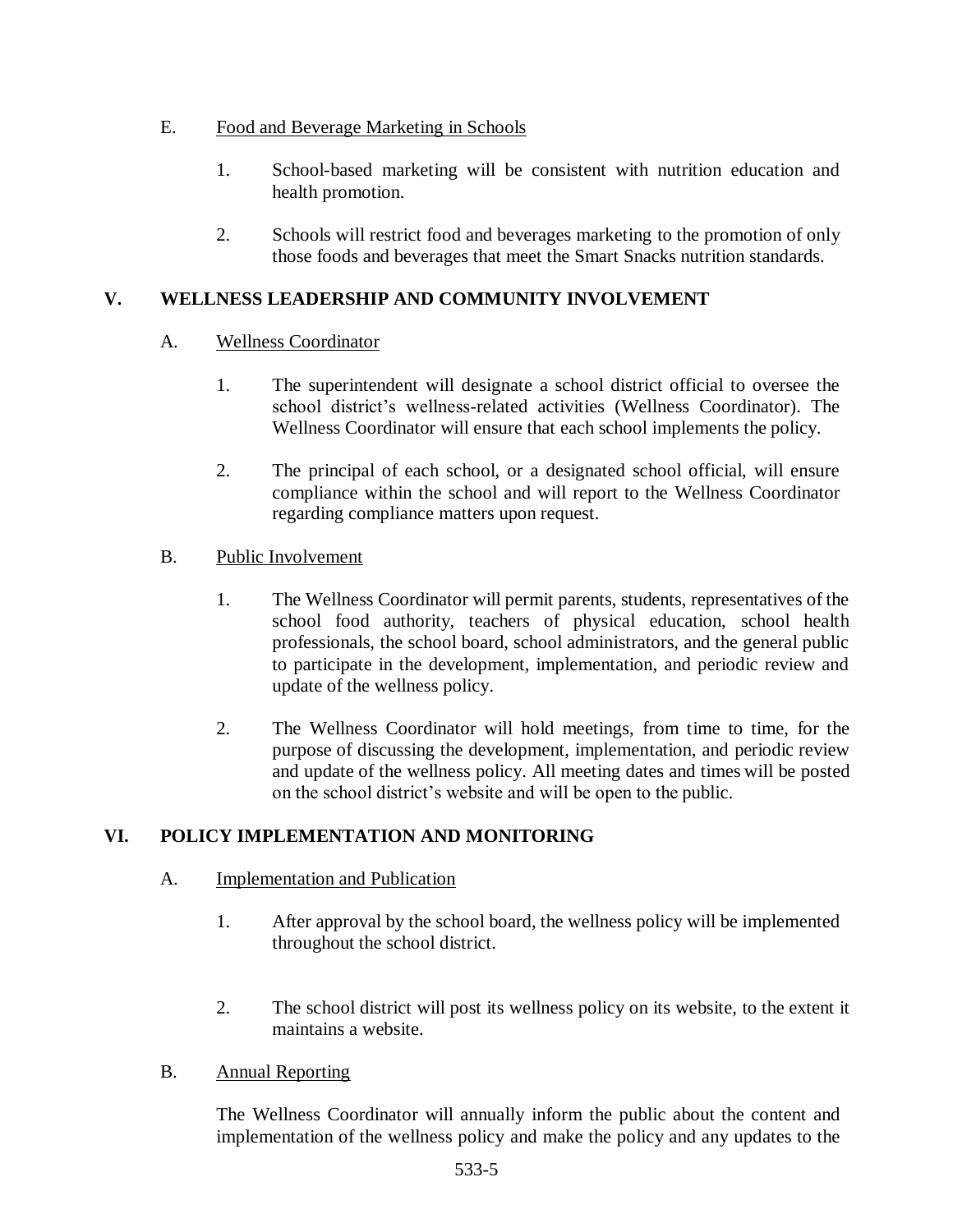policy available to the public.

### C. Triennial Assessment

At least once every three years, the school district will evaluate compliance with the wellness policy to assess the implementation of the policy and create a report that includes the following information:

- a. the extent to which schools under the jurisdiction of the school district are in compliance with the wellness policy;
- b. the extent to which the school district's wellness policy compares to model local wellness policies; and
- c. a description of the progress made in attaining the goals of the school district's wellness policy.
- 2. The Wellness Coordinator will be responsible for conducting the triennial assessment.
- 3. The triennial assessment report shall be posted on the school district's website or otherwise made available to the public.

### D. Recordkeeping

The school district will retain records to document compliance with the requirements of the wellness policy. The records to be retained include, but are not limited to:

- 1. The school district's written wellness policy.
- 2. Documentation demonstrating compliance with community involvement requirements, including requirements to make the local school wellness policy and triennial assessments available to the public.
- 3. Documentation of the triennial assessment of the local school wellness policy for each school under the school district's jurisdiction efforts to review and update the wellness policy (including an indication of who is involved in the update and methods the school district uses to make stakeholders aware of their ability to participate on the Wellness Committee).
- *Legal References:* Minn. Stat. § 121A.215 (Local School District Wellness Policy) 42 U.S.C. § 1751 *et seq.* (Healthy and Hunger-Free Kids Act) 42 U.S.C. § 1758b (Local School Wellness Policy) 42 U.S.C. § 1771 *et seq.* (Child Nutrition Act of 1966) 7 U.S.C. § 5341 (Establishment of Dietary Guidelines)